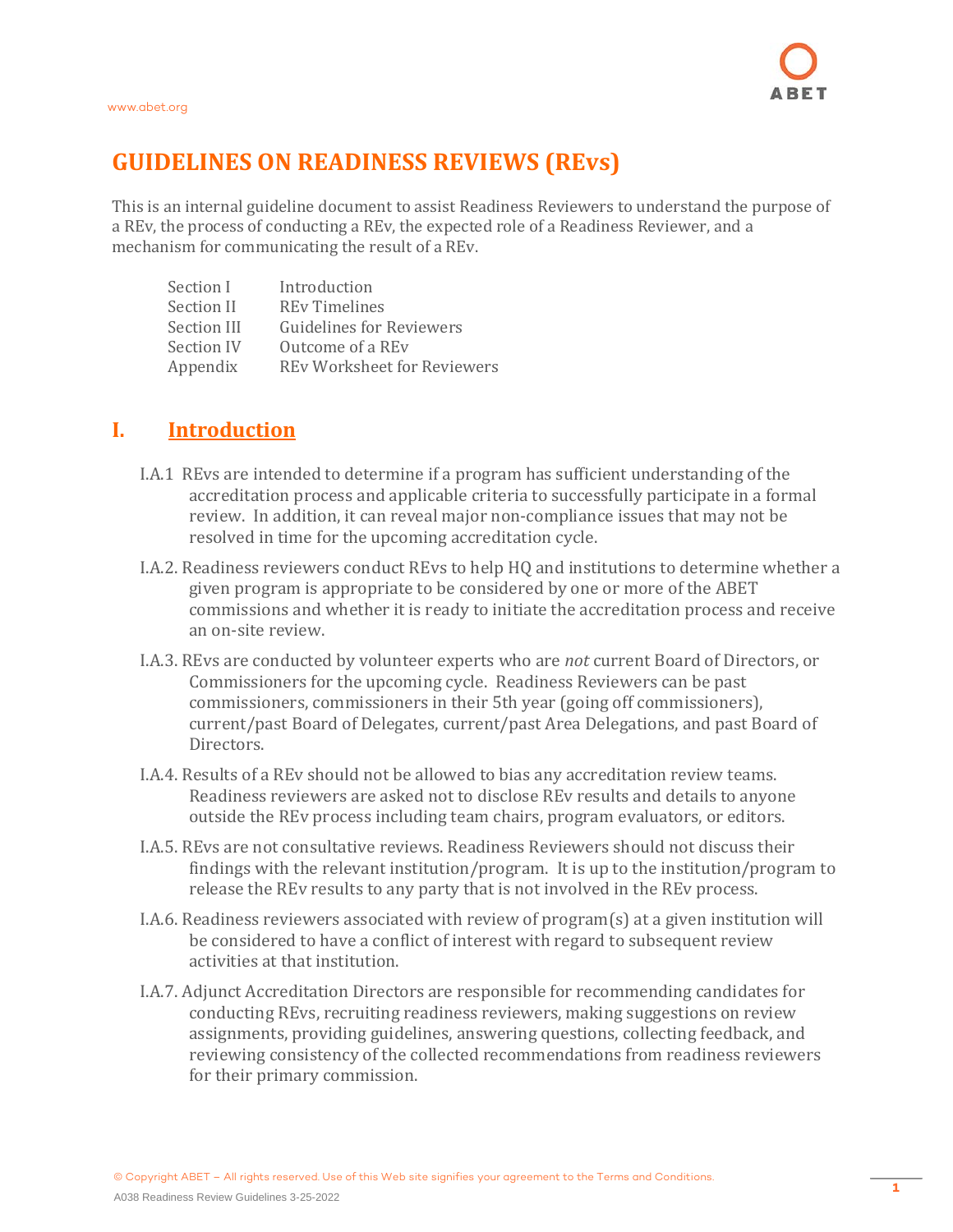[www.abet.org](http://www.abet.org/)

## **II. Timeline for Internal Readiness Review Process**

- **Two weeks prior to October 1, the REv submission deadline** Adjunct Accreditation Directors (adjuncts) seek approval from Commission Executive Committees on review candidates based on the number of readiness review requests HQ anticipates receiving. The Adjuncts will contact the approved candidates for availability.
- **First week of October** HQ staff finalizes the received Requests for Readiness Review (RREvs).
- **Second week of October** After consultation with the appropriate adjunct, HQ staff sends assignments with this guideline document to reviewers.
- **November 5** Reviewers return readiness review worksheets to the adjuncts.<br>• **November 10-15** (2<sup>nd</sup> week of November) Adjuncts send the collected works
- **November 10-15** (2nd week of November) Adjuncts send the collected worksheets with their feedback to HQ staff for drafting feedback letters.
- **December 5-10** HQ staff sends final drafts to Adjuncts for feedback and editing.<br>• **December 20** (3<sup>rd</sup> week of December) HQ staff sends REv results to institutions.
- **December 20** (3rd week of December) HQ staff sends REv results to institutions.

### **III. Guidelines for Reviewers:**

**A REv is a screening process for an institution's preparedness to have its program(s) reviewed** and **for the Readiness Review Committee to determine whether a given program is appropriate for one or more of the ABET commissions. It is not a detailed/in-depth analysis process for criteria compliance. However, reviewers are asked to focus on the following:**

III.A. **Program name** – Please examine whether the program name is descriptive of the curriculum, whether it is appropriate for the commission being requested, and whether it is properly aligned with the PEOs, SOs, transcripts, and the program website.

Note: Starting the 2022-23 Review Cycle, APPM Section I.C.4.c. requires that *the program name, curriculum, electronic and print publications, program educational objectives, and graduate transcripts determine the commission and the criteria applicable to a program's review*. The name of a program is still main driver for determining a suitable commission and criteria applicable to the program's review. However, whenever suitable commission(s) and criteria applicable to a program's review cannot be determined based on the program name, it is necessary to further examine the PEOs, SOs, curriculum, etc.

- III.B. **Degree level** Reviewers will also pay attention to whether the degree level the program is claiming is comparable to the degree level in the U.S. For example, in some countries, academic education and certification for professional licensing are united in a five-year academic program. Though it may seem that the program is at the master's degree level because of the length of study or because of the education system in the program's country, the program level may actually be equivalent to the Bachelor's degree level in the U.S. One more example, in some countries, it is mandatory for high school graduates to complete a college preparation year prior to being admitted to a college program. College freshmen may have completed some college-level courses/credits before being admitted to the program under ABET review. In this case, those mandatory college-level courses/credits during the college preparation year can be included in the program review.
- III.C. **Campus(es) of the program offering** If the program is requesting a review to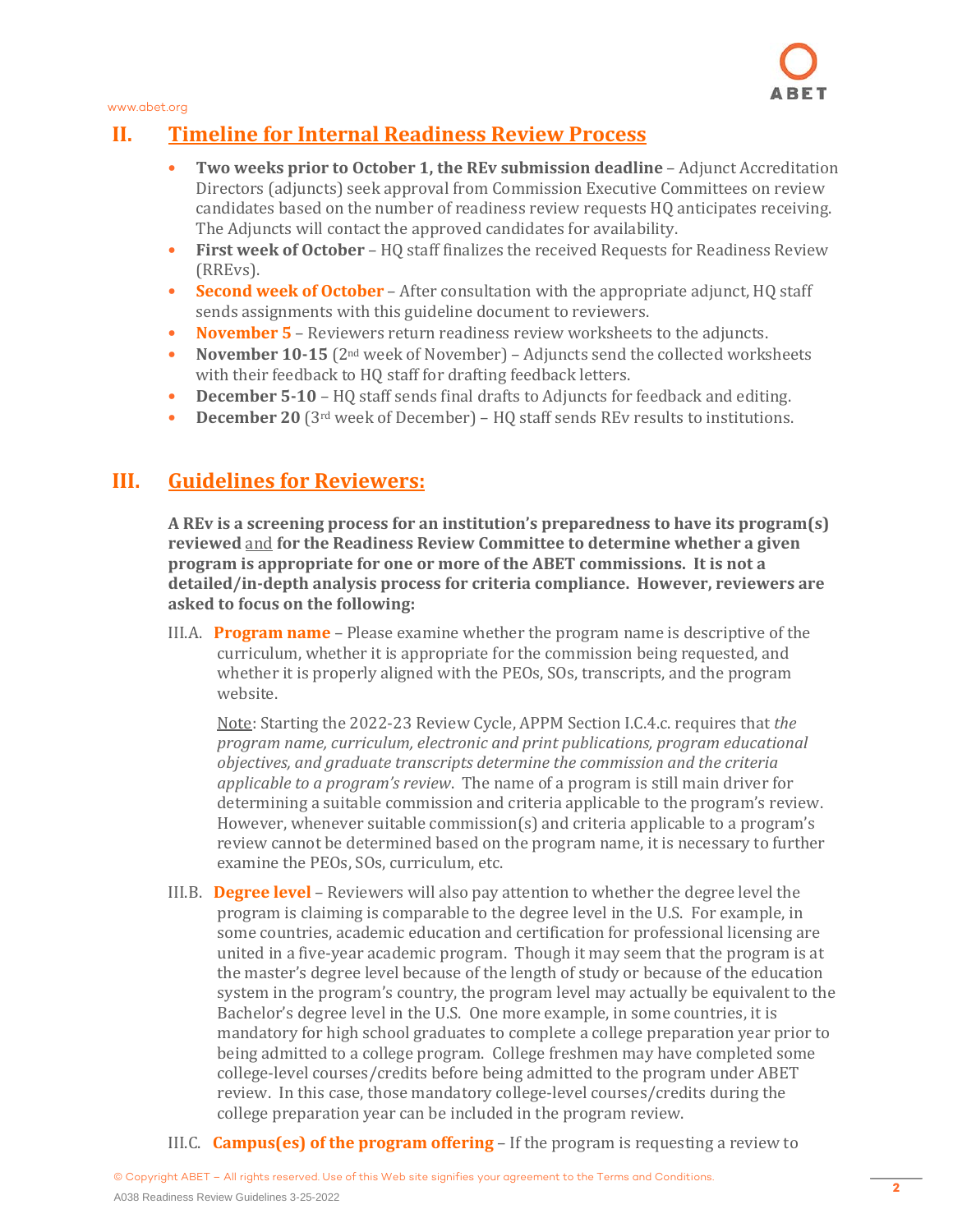cover only some of the program's offering sites, it may be necessary for the campus information to be indicated explicitly on the institution's electronic and print publications, graduates' transcripts, and ABET RFE. If the program is requesting a review to cover all of the program's offering sites, please examine whether there are any potential major non-compliance issues to prevent the program from seeking one accreditation to cover all locations.

- III.D. **Understanding key requirements applicable to a program review** -- Reviewers will read the response to Criterion 1 through Criterion 6 and program criteria if applicable to determine if the program understands the applicable requirements and is providing plausible responses from which a review team may begin the pre-visit analysis.
- III.E. **Preparedness for an on-site review** Reviewers will discern whether the program may be ready for an on-site review based on progress completing C1 through C6 and program criteria if applicable.
- III.F. **Major Non-Compliance Issue** A REv is not a detailed analysis of each possible issue. However, if the program appears to have any apparent/major non-compliance issue preventing the program from becoming accredited successfully, reviewers should report it. Reviewers should also comment on whether this could possibly be addressed in time before the on-site review or within the end of the upcoming review cycle. The length of time for resolving the non-compliance issue may impact the recommendation to "Postpone" or "Not Submit".

Please provide a sentence or two that could be included in the REv recommendation letter to the institution.

III.G. **Applicable Program Criteria if any** – Please make sure the program is using the appropriate set(s) of program criteria.

For your reference, each program requesting a REv is asked to use the applicable<br>Readiness Review Template posted on the ABET website at Readiness Review Template posted on the ABET website at [http://www.abet.org/accreditation/get-accredited/accreditation-step-by](http://www.abet.org/accreditation/get-accredited/accreditation-step-by-step/readiness-review/)[step/readiness-review/,](http://www.abet.org/accreditation/get-accredited/accreditation-step-by-step/readiness-review/) instead of the related Self-Study Template.

In general, regardless of the applicable commission, the following sections are NOT-REQUIRED for a Readiness Review:

- Supplemental materials
- Criterion 7 on Facilities
- Criterion 8 on Institutional Support<br>• Annendix C on Fouinment
- Appendix C on Equipment
- Signature Attesting to Compliance

**The following sections are REQUIRED for a Readiness Review. However, NOT all questions under each below-listed Section are required or some questions are adjusted to fit the purpose of Readiness Review.** Refer to the applicable Readiness Review Template for details and adjusted requirements. Any questions, please contact the responsible Adjunct Accreditation Director for your commission.

- **Background Information**
- **Criterion 1 on Students**
- **Criterion 2 on Program Educational Objectives**
- **Criterion 3 on Student Outcomes**
- **Criterion 4 on Continuous Improvement**

© Copyright ABET – All rights reserved. Use of this Web site signifies your agreement to the Terms and Conditions. A038 Readiness Review Guidelines 3-25-2022

**3**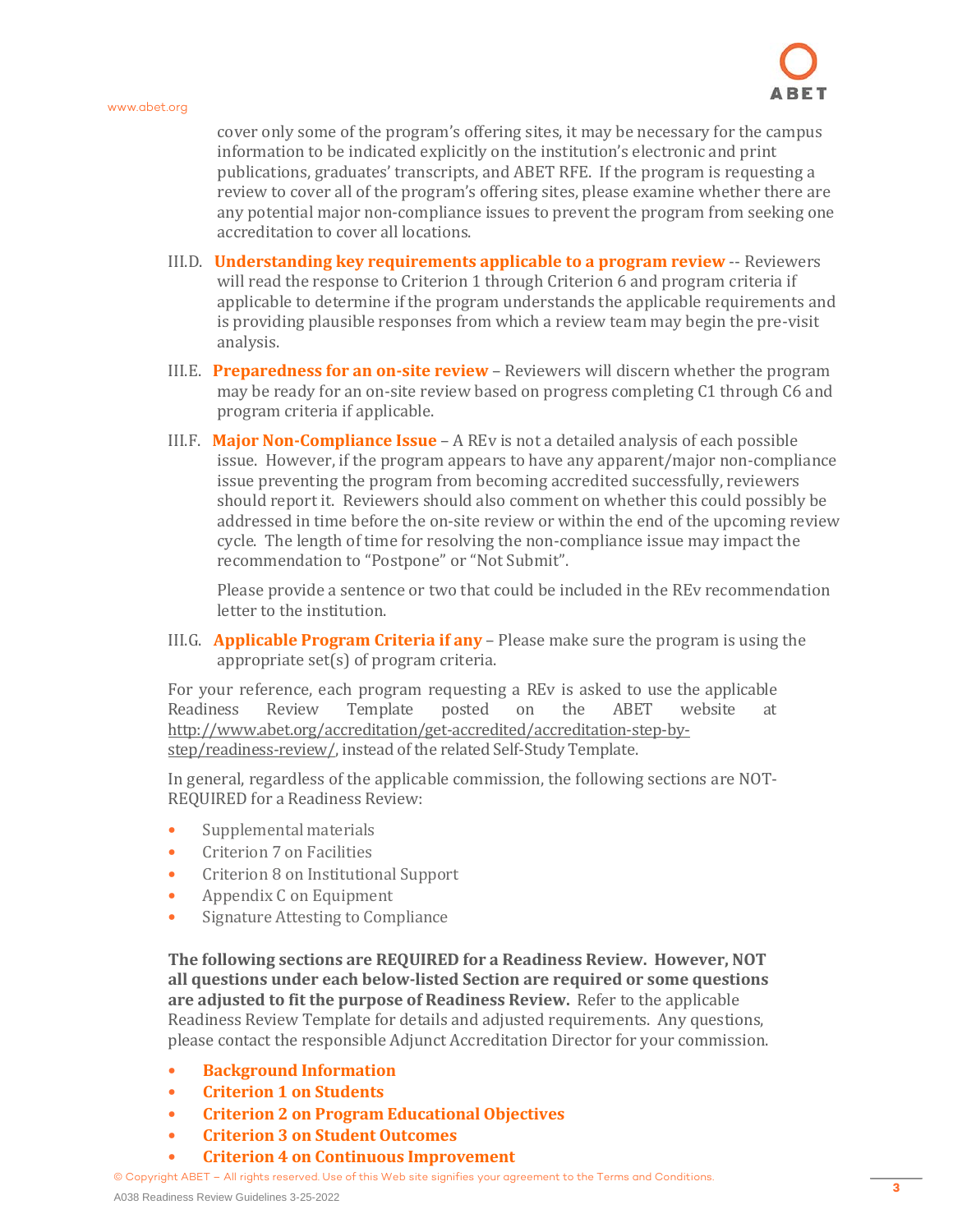[www.abet.org](http://www.abet.org/)

- **Criterion 5 on Curriculum**
- **Criterion 6 on Faculty**
- **Program Criteria** (if applicable)
- **Appendix A on Course Syllabi**
- **Appendix B on Faculty Vitae**
- **Appendix D on Institutional Summary**

#### **IV. Outcome of a Readiness Review (REv)**:

According to ABET Accreditation Policy and Procedure Manual (APPM) section **I.C.5.b.(3)**, the outcome of a Readiness Review (REv) for a program is one of three non-binding options:

- I.C.5.b.(3)(a) A recommendation to submit the RFE in the immediate upcoming accreditation review cycle, addressing the REv suggestions, if any;
- I.C.5.b.(3)(b) A recommendation to postpone the RFE submission unless substantive changes in the Self-Study preparation and documentation are made; or
- I.C.5.b.(3)(c) A recommendation not to submit the RFE in the immediate upcoming accreditation review cycle because it is likely to be rejected.

| <b>Type of</b><br><b>Recommendation</b> | <b>Scenario for Each Recommendation</b>                                                                                                                                                                                                                                                                                            |
|-----------------------------------------|------------------------------------------------------------------------------------------------------------------------------------------------------------------------------------------------------------------------------------------------------------------------------------------------------------------------------------|
| <b>Submit</b>                           | Use this recommendation when the Self-Study shows that<br>(1) the program understands the requirements of C1<br>through C6 and program criteria, and (2) there is <b>nothing</b><br>lacking that can be a major non-compliance issue for the                                                                                       |
|                                         | program going through the review in the immediate<br>upcoming review cycle.                                                                                                                                                                                                                                                        |
| <b>Postpone</b>                         | Use this recommendation when the Self-Study shows that<br>(1) the program understands most of the criteria<br>requirements but (2) there are one or more <b>potential</b> major<br>non-compliance issues that may take time to address and<br>prevent the program from being accredited in the immediate<br>upcoming review cycle. |
| <b>Not-Submit</b>                       | Use this recommendation when the Self-Study shows that<br>(1) the program does not seem to understand most of the<br>criteria requirements and $(2)$ there are <b>apparent</b> major<br>non-compliance issues that the program will definitely need<br>more time beyond the immediate upcoming review cycle to<br>address.         |

#### **Guidance for Each Type of Recommendation**

**Note: It is normal for there to be gray areas in terms of making a suitable recommendation. If the above Table doesn't help you make a suitable recommendation, please do not hesitate to discuss your case with the responsible Adjunct Accreditation Director.**